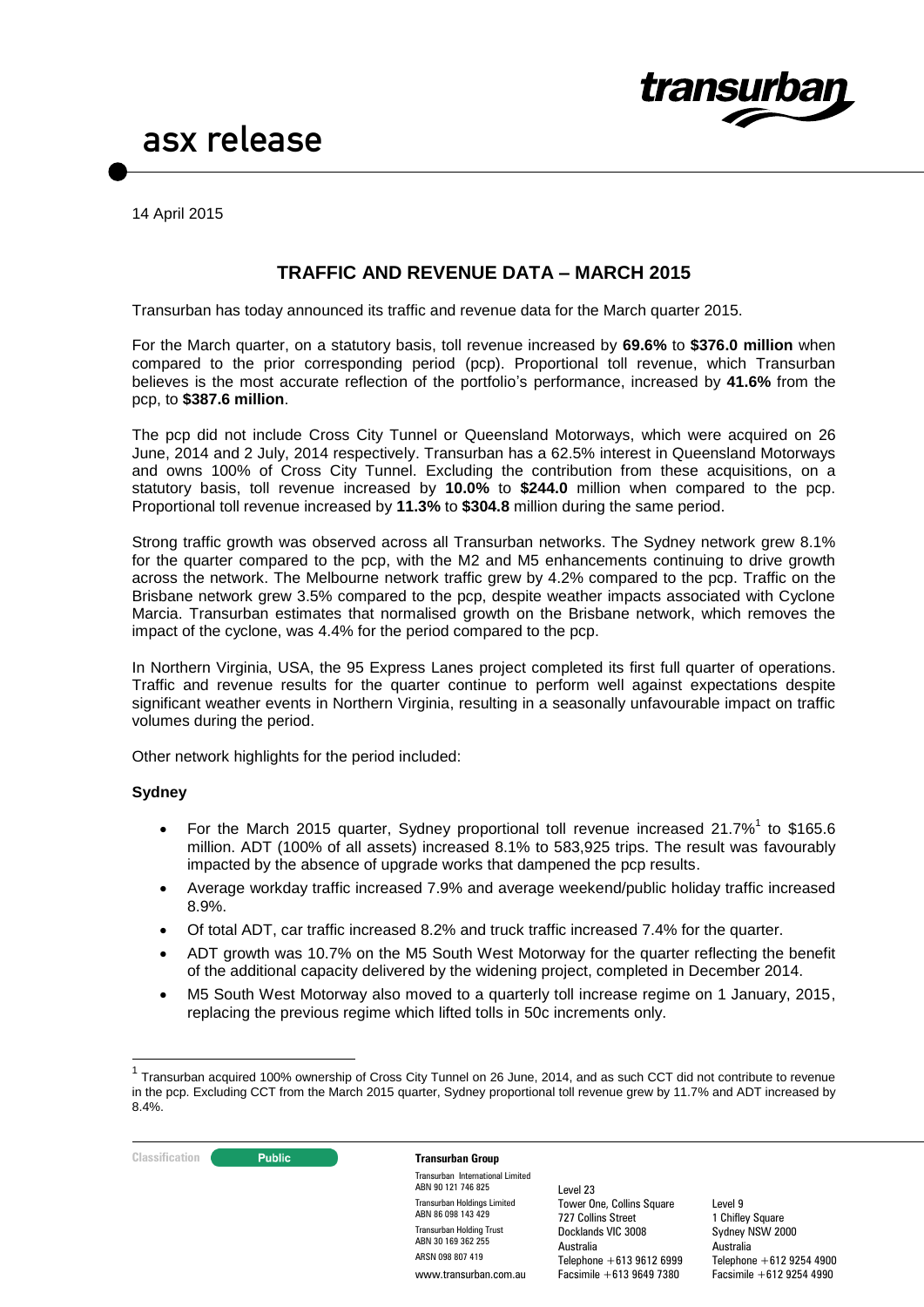

- Lane Cove Tunnel, M5 South West Motorway and Westlink M7 all increased their truck toll multipliers during the quarter – all three assets are progressively moving towards a truck toll multiplier of 3 times car tolls, with gradual uplifts each quarter until this target is reached.
- The average daily tolled vehicle kilometres travelled on the M7 increased by 8.7% to 2.122 million kilometres compared to the pcp.
- Construction of the NorthConnex tunnel commenced in February 2015 after Transurban announced financial close in January 2015.

### **Melbourne**

- For the March 2015 quarter, Melbourne toll revenue increased 9.6% to \$143.0 million. ADT increased 4.2% to 813,303 transactions. The result was favourably impacted due to the closure of the Burnley Tunnel for resurfacing works in the pcp.
- Average workday traffic increased 3.0% and average weekend/public holiday traffic increased 7.8%.
- Of total ADT, car traffic increased 3.8% and truck traffic increased 6.8%.
- From a sectional perspective, Southern Link grew 4.5% for the quarter, with Western Link up 3.9%.

### **Brisbane**

- For the March 2015 quarter, Brisbane proportional toll revenue increased 7.2% to \$60.4 million. ADT (100% of all assets) increased 3.5% to 300,579 trips.
- Average workday traffic increased 4.1% and average weekend/public holiday traffic increased 1.6% for the quarter.
- Of total ADT, car traffic increased 3.3% and truck traffic increased 4.3% for the quarter.
- Logan Motorway benefited from the completion of the pavement rectification works westbound in October 2014. For the March 2015 quarter, Logan Motorway toll revenue increased 7.5% to \$35.9 million. ADT increased 4.0% to 151,129 trips.
- Cyclone Marcia impacted the Brisbane network across the weekend of 20 February, 2015. Transurban estimates that normalised growth, which removes the impact of the cyclone on the Logan Motorway and Gateway Motorway, was 4.6% and 4.9% respectively for the quarter compared to the pcp.
- Legacy Way is expected to commence operations in mid-2015.

### **Northern Virginia**

- 495 Express Lanes continued to experience strong traffic and revenue growth. Average workday toll revenue for the quarter grew 13.1% to US\$124,531. The average dynamic toll price for the quarter was US\$3.00, with a maximum dynamic toll of US\$15.05.
- 95 Express Lanes continued to perform well against expectations following the commencement of operations in December 2014. Average workday revenue for the quarter was \$134,242. The average dynamic toll price for the quarter was US\$4.52, with a maximum dynamic toll of US\$20.90.

#### **Classification Transurban Group**

Transurban International Limited ABN 90 121 746 825 Transurban Holdings Limited ABN 86 098 143 429 Transurban Holding Trust ABN 30 169 362 255 ARSN 098 807 419 www.transurban.com.au

Level 23 Tower One, Collins Square 727 Collins Street Docklands VIC 3008 Australia Telephone +613 9612 6999 Facsimile +613 9649 7380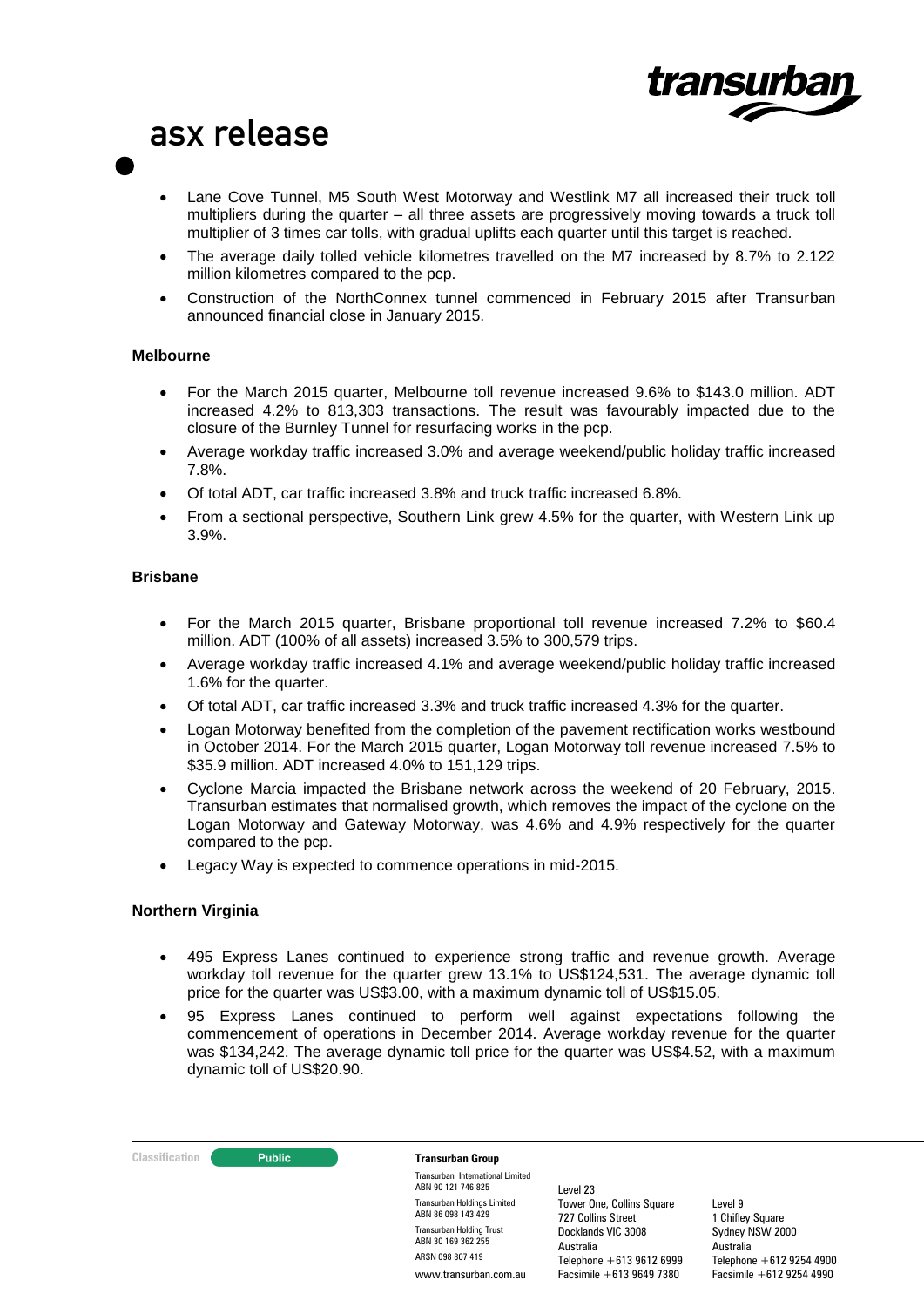

 Significant weather events in Northern Virginia during the quarter resulted in a seasonally unfavourable impact on traffic volumes.

Full traffic and revenue information for the March quarter and FY15 year to date is attached.

 $C222$ 

**Amanda Street** Company Secretary

**Investor enquiries Henry Byrne** General Manager, Investor Relations and Corporate Affairs +61 438 564 245

#### **Classification Transurban Group**

Transurban International Limited ABN 90 121 746 825 Transurban Holdings Limited ABN 86 098 143 429 Transurban Holding Trust ABN 30 169 362 255 ARSN 098 807 419 www.transurban.com.au

Level 23 Tower One, Collins Square 727 Collins Street Docklands VIC 3008 Australia Telephone +613 9612 6999 Facsimile +613 9649 7380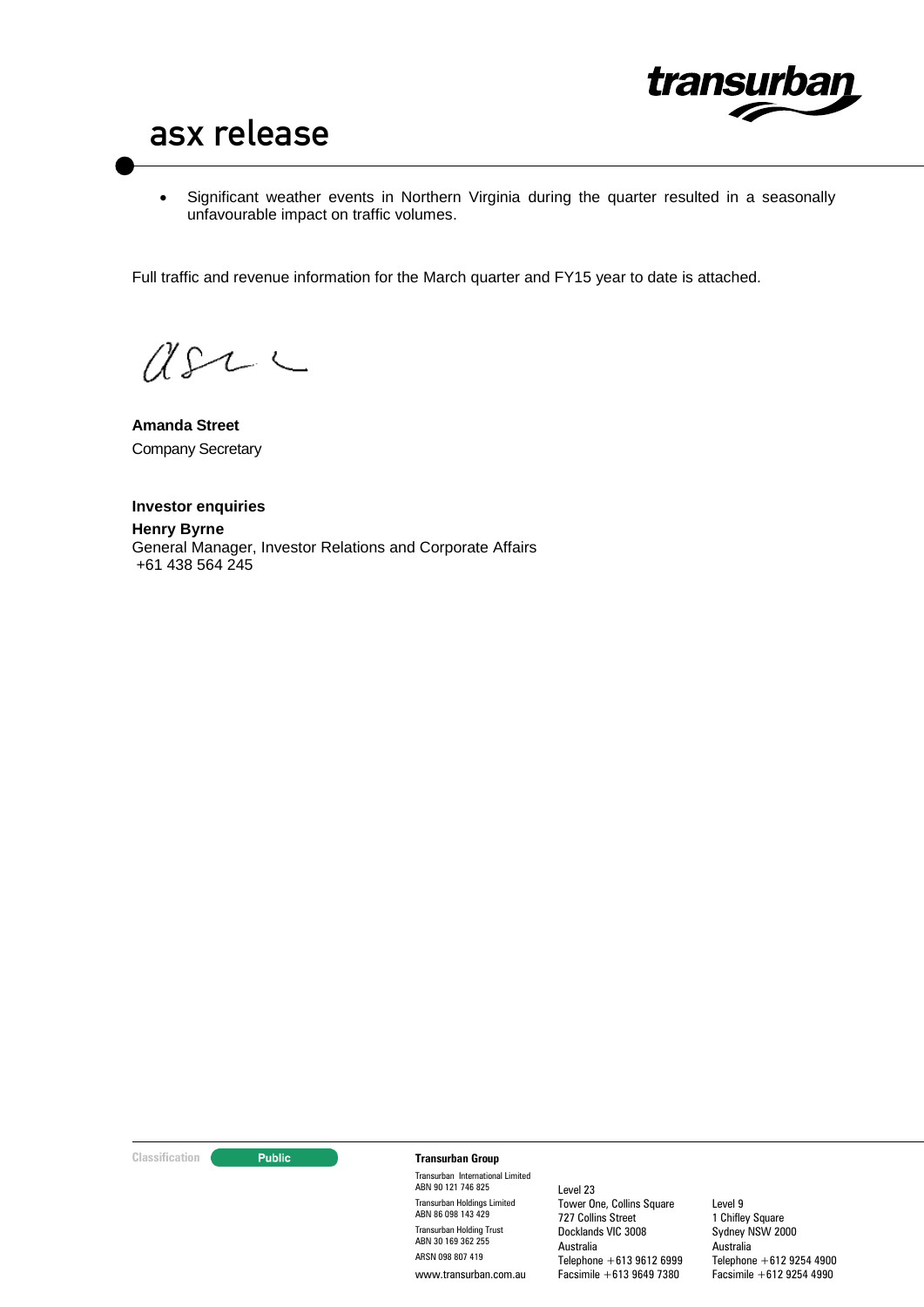

# **Appendix 1 – Traffic and revenue performance<sup>2</sup>**

| <b>Proportional Toll revenue</b> | <b>ADT</b>  |  |
|----------------------------------|-------------|--|
| % change                         | % change    |  |
| $9.6\%$                          | $4.2\%^{3}$ |  |
| 21.7%                            | 8.1%        |  |
| 7.2%                             | 3.5%        |  |
| 124.8%                           | 129.2%      |  |
|                                  |             |  |

| <b>YTD FY15</b>       | <b>Proportional Toll revenue</b> | <b>ADT</b>  |  |  |
|-----------------------|----------------------------------|-------------|--|--|
|                       | % change                         | % change    |  |  |
| Melbourne             | $8.0\%$                          | $3.0\%^{3}$ |  |  |
| Sydney <sup>4</sup>   | 21.3%                            | $6.7\%$     |  |  |
| Brisbane <sup>5</sup> | 16.4%                            | 1.7%        |  |  |
| Northern Virginia     | 56.1%                            | 123.8%      |  |  |

#### **Classification Constitution Transurban Group**

Transurban International Limited ABN 90 121 746 825 Transurban Holdings Limited ABN 86 098 143 429 Transurban Holding Trust ABN 30 169 362 255 ARSN 098 807 419 www.transurban.com.au

Level 23 Tower One, Collins Square 727 Collins Street Docklands VIC 3008 Australia Telephone +613 9612 6999 Facsimile +613 9649 7380

 $\frac{1}{2}$ All percentage changes are to the prior corresponding period.

<sup>&</sup>lt;sup>3</sup> CityLink traffic is calculated on Average Daily Transactions (ADT). All other assets are calculated on Average Daily Trips.

<sup>&</sup>lt;sup>4</sup> Transurban acquired 100% ownership of Cross City Tunnel on 26 June, 2014. Toll revenue data and comparisons prior to Transurban ownership are not provided. 5

Queensland Motorways reached financial close for Clem7 and Go Between Bridge on 13 December 2013 and 24 December 2013, respectively. As a result these assets were only included for part of the pcp.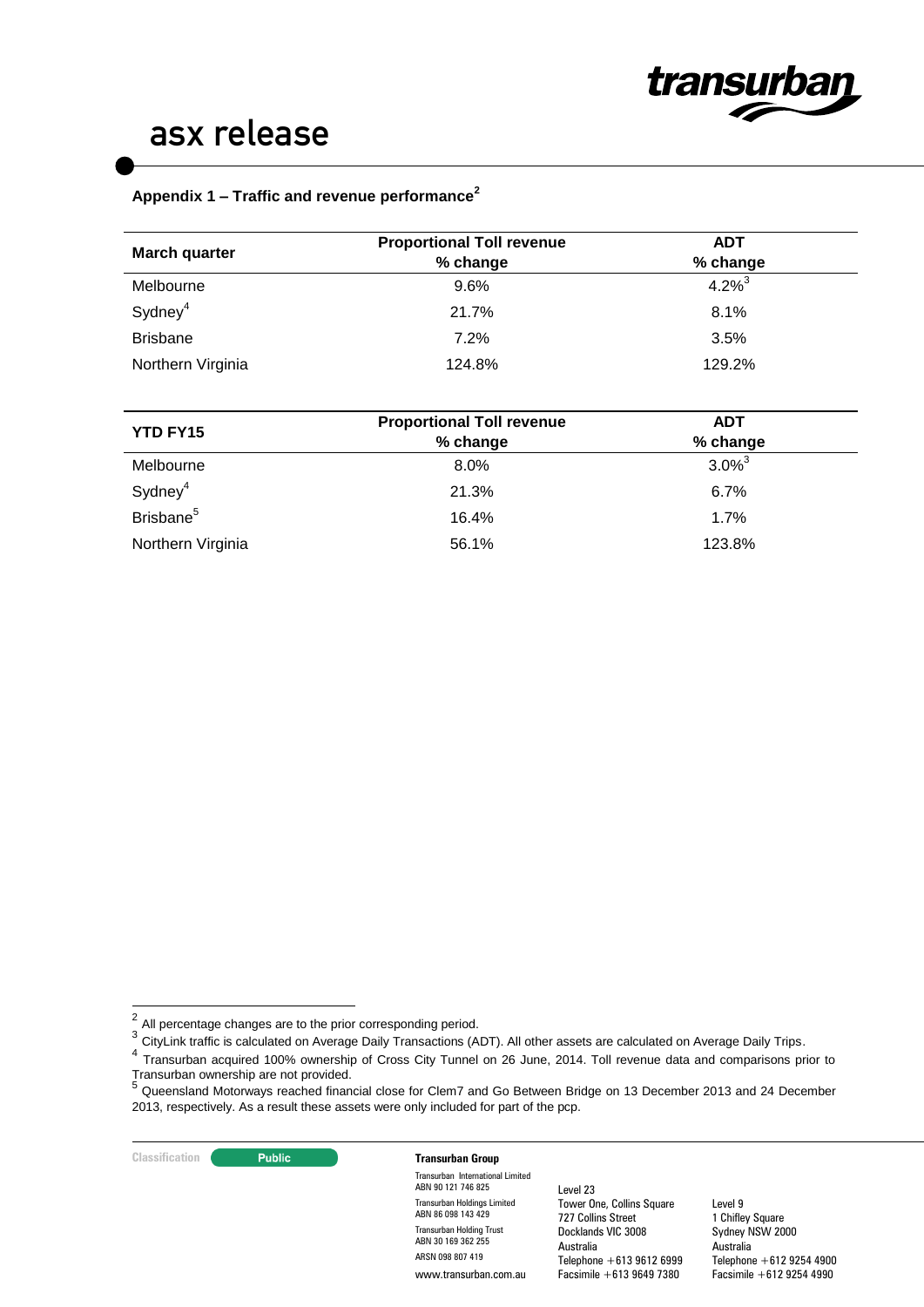

## **Appendix 2 – Traffic and revenue data – March quarter**

| Asset                            | Ownership |                                                       | <b>Mar 15</b><br>quarter | <b>Mar 14</b><br>quarter | $\frac{9}{6}$<br>change | <b>YTD</b><br><b>FY15</b> | <b>YTD</b><br><b>FY14</b> | $\%$<br>change |
|----------------------------------|-----------|-------------------------------------------------------|--------------------------|--------------------------|-------------------------|---------------------------|---------------------------|----------------|
| 100%<br>CityLink                 |           | <b>Total Toll Revenue</b><br>(\$AUDm)<br>(net of GST) | \$143                    | \$131                    | 9.6%                    | \$432                     | \$400                     | 8.0%           |
|                                  |           | Average Daily<br>Transactions<br>(000)                | 813                      | 780                      | 4.2%                    | 817                       | 793                       | 3.0%           |
|                                  |           |                                                       |                          |                          |                         |                           |                           |                |
| Hills M2                         | 100%      | <b>Total Toll Revenue</b><br>(\$AUDm)<br>(net of GST) | \$55                     | \$48                     | 12.7%                   | \$165                     | \$143                     | 15.6%          |
|                                  |           | <b>Average Daily</b><br>Trips ('000)                  | 116                      | 105                      | 10.9%                   | 116                       | 103                       | 12.0%          |
|                                  |           |                                                       |                          |                          |                         |                           |                           |                |
| Lane Cove Tunnel/                | 100%      | <b>Total Toll Revenue</b><br>(\$AUDm)<br>(net of GST) | \$18                     | \$17                     | 9.5%                    | \$56                      | \$51                      | 9.9%           |
| <b>MRE</b>                       |           | Average Daily<br>Trips ('000)                         | 80                       | 75                       | 6.1%                    | 81                        | 76                        | 6.5%           |
|                                  |           |                                                       |                          |                          |                         |                           |                           |                |
| Cross City Tunnel <sup>6</sup>   | 100%      | <b>Total Toll Revenue</b><br>(\$AUDm)<br>(net of GST) | \$14                     | N/A                      | N/A                     | \$41                      | N/A                       | N/A            |
|                                  |           | Average Daily<br><b>Trips ('000)</b>                  | 37                       | 36                       | 3.7%                    | 37                        | 36                        | 0.9%           |
|                                  |           |                                                       |                          |                          |                         |                           |                           |                |
| M1 Eastern<br><b>Distributor</b> | 75.1%     | <b>Total Toll Revenue</b><br>(\$AUDm)<br>(net of GST) | \$28                     | \$26                     | 7.4%                    | \$84                      | \$79                      | 6.6%           |
|                                  |           | Average Daily<br><b>Trips ('000)</b>                  | 53                       | 52                       | 3.0%                    | 53                        | 52                        | 1.9%           |
|                                  |           |                                                       |                          |                          |                         |                           |                           |                |
| Westlink M7                      | 50%       | <b>Total Toll Revenue</b><br>(\$AUDm)<br>(net of GST) | \$65                     | \$57                     | 14.4%                   | \$192                     | \$171                     | 11.8%          |
|                                  |           | Average Daily<br><b>Trips ('000)</b>                  | 164                      | 152                      | 8.0%                    | 164                       | 153                       | 7.2%           |
|                                  |           |                                                       |                          |                          |                         |                           |                           |                |
| M5 South West<br>Motorway        | 50%       | <b>Total Toll Revenue</b><br>(\$AUDm)<br>(net of GST) | \$51                     | \$46                     | 11.5%                   | \$149                     | \$140                     | 6.8%           |
|                                  |           | Average Daily<br>Trips ('000)                         | 133                      | 120                      | 10.7%                   | 128                       | 121                       | 5.6%           |

—<br>6 Transurban acquired 100% ownership of Cross City Tunnel on 26 June, 2014. Toll revenue data and comparisons prior to Transurban ownership are not provided.

## **Classification Transurban Group**

Transurban International Limited ABN 90 121 746 825 Transurban Holdings Limited ABN 86 098 143 429 Transurban Holding Trust ABN 30 169 362 255 ARSN 098 807 419 www.transurban.com.au

Level 23 Tower One, Collins Square 727 Collins Street Docklands VIC 3008 Australia Telephone +613 9612 6999 Facsimile +613 9649 7380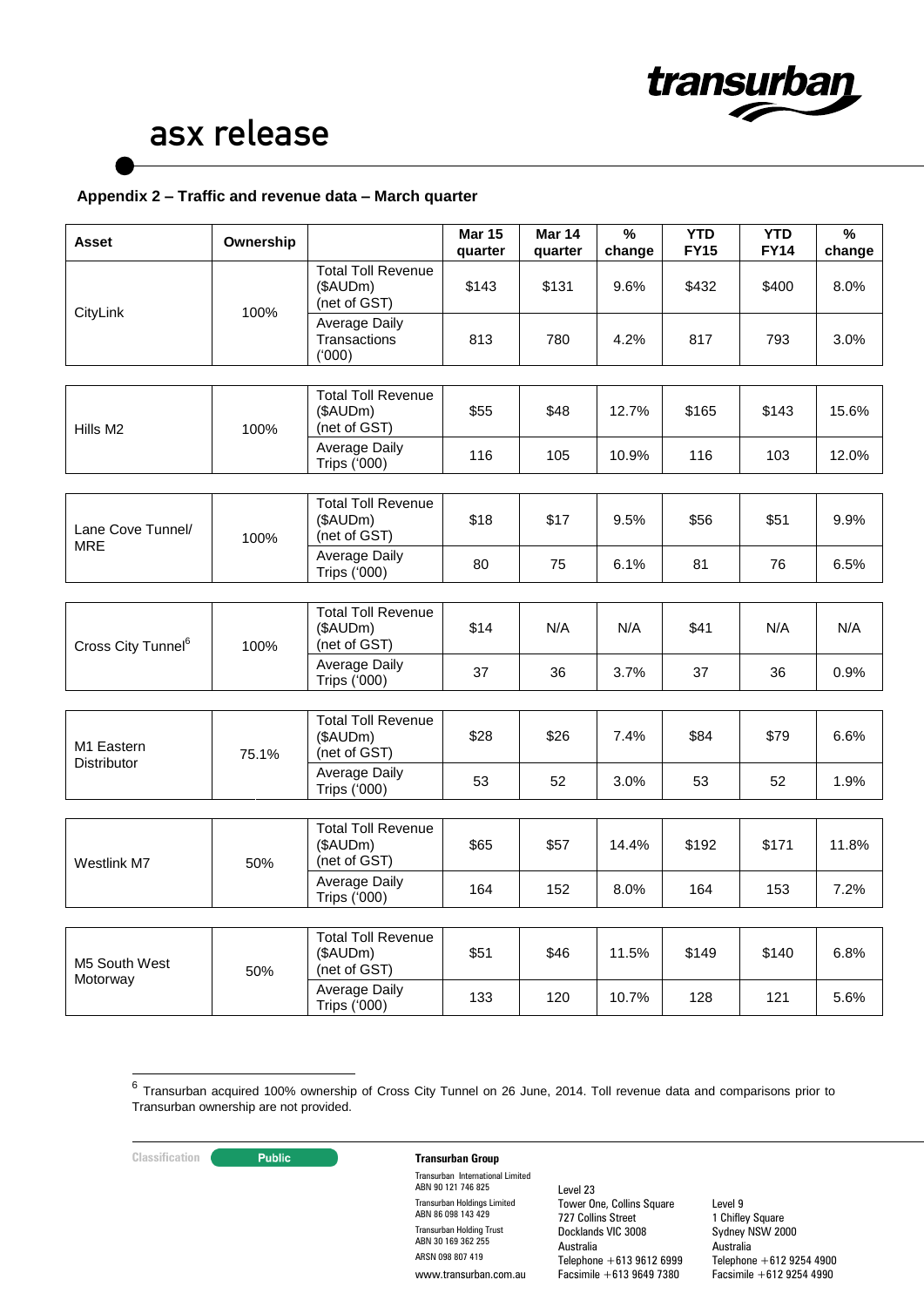

| <b>Asset</b>                   | Ownership           |                                                       | <b>Mar 15</b><br>quarter | <b>Mar 14</b><br>quarter | $\frac{9}{6}$<br>change | <b>YTD</b><br><b>FY15</b> | <b>YTD</b><br><b>FY14</b> | $\%$<br>change |
|--------------------------------|---------------------|-------------------------------------------------------|--------------------------|--------------------------|-------------------------|---------------------------|---------------------------|----------------|
| Gateway Motorway               | 62.5%               | <b>Total Toll Revenue</b><br>(\$AUDm)<br>(net of GST) | \$46                     | \$43                     | 7.3%                    | \$141                     | \$132                     | 6.5%           |
|                                |                     | Average Daily<br>Trips ('000)                         | 111                      | 107                      | 3.6%                    | 112                       | 108                       | 3.4%           |
|                                |                     |                                                       |                          |                          |                         |                           |                           |                |
| Logan Motorway                 | 62.5%               | <b>Total Toll Revenue</b><br>(\$AUDm)<br>(net of GST) | \$36                     | \$33                     | 7.5%                    | \$109                     | \$105                     | 3.7%           |
|                                |                     | Average Daily<br>Trips ('000)                         | 151                      | 145                      | 4.0%                    | 151                       | 149                       | 0.8%           |
|                                |                     |                                                       |                          |                          |                         |                           |                           |                |
| Go Between Bridge <sup>7</sup> | 62.5%               | <b>Total Toll Revenue</b><br>(\$AUDm)<br>(net of GST) | \$3                      | \$3                      | 9.8%                    | \$9                       | \$3                       | 219.3%         |
|                                |                     | Average Daily<br><b>Trips ('000)</b>                  | 12                       | 11                       | 3.1%                    | 12                        | 12                        | 1.7%           |
|                                |                     |                                                       |                          |                          |                         |                           |                           |                |
| Clem7 <sup>8</sup>             | 62.5%               | <b>Total Toll Revenue</b><br>(\$AUDm)<br>(net of GST) | \$12                     | \$11                     | 5.1%                    | \$35                      | \$12                      | 182.2%         |
|                                |                     | Average Daily<br>Trips ('000)                         | 27                       | 27                       | 0.4%                    | 27                        | 27                        | $(0.5\%)$      |
|                                |                     |                                                       |                          |                          |                         |                           |                           |                |
|                                | $94%^{9}$           | <b>Total Toll Revenue</b><br>(\$USDm)                 | \$8                      | \$6                      | 41.2%                   | \$25                      | \$16                      | 54.7%          |
| 495 Express Lanes              |                     | Average Daily<br>Trips ('000)                         | 33                       | 29                       | 16.0%                   | 35                        | 30                        | 15.6%          |
|                                |                     |                                                       |                          |                          |                         |                           |                           |                |
| 95 Express Lanes               | 77.5% <sup>10</sup> | <b>Total Toll Revenue</b><br>(\$USDm)                 | \$9                      | N/A                      | N/A                     | \$9                       | N/A                       | N/A            |
|                                |                     | Average Daily<br>Trips ('000)                         | 32                       | N/A                      | N/A                     | 32                        | N/A                       | N/A            |

**Classification Transurban Group** 

Transurban International Limited ABN 90 121 746 825 Transurban Holdings Limited ABN 86 098 143 429 Transurban Holding Trust ABN 30 169 362 255 ARSN 098 807 419 www.transurban.com.au

Level 23 Tower One, Collins Square 727 Collins Street Docklands VIC 3008 Australia Telephone +613 9612 6999 Facsimile +613 9649 7380

 $\overline{7}$  $^7$  Queensland Motorways reached financial close for Go Between Bridge 24 December 2013. As a result this asset was only

included for part of the YTD pcp.<br><sup>8</sup> Queensland Motorways reached financial close for Clem7 13 December 2013. As a result this asset was only included for part of the YTD pcp.<br> $\frac{9}{7}$ 

<sup>&</sup>lt;sup>9</sup> Transurban's proportional ownership of 495 Express Lanes increased from 67.5% to 94.0% in June 2014.<br><sup>10</sup> Transurban's proportional ownership of 95 Express Lanes increased from 67.5% to 77.5% in June 2014.